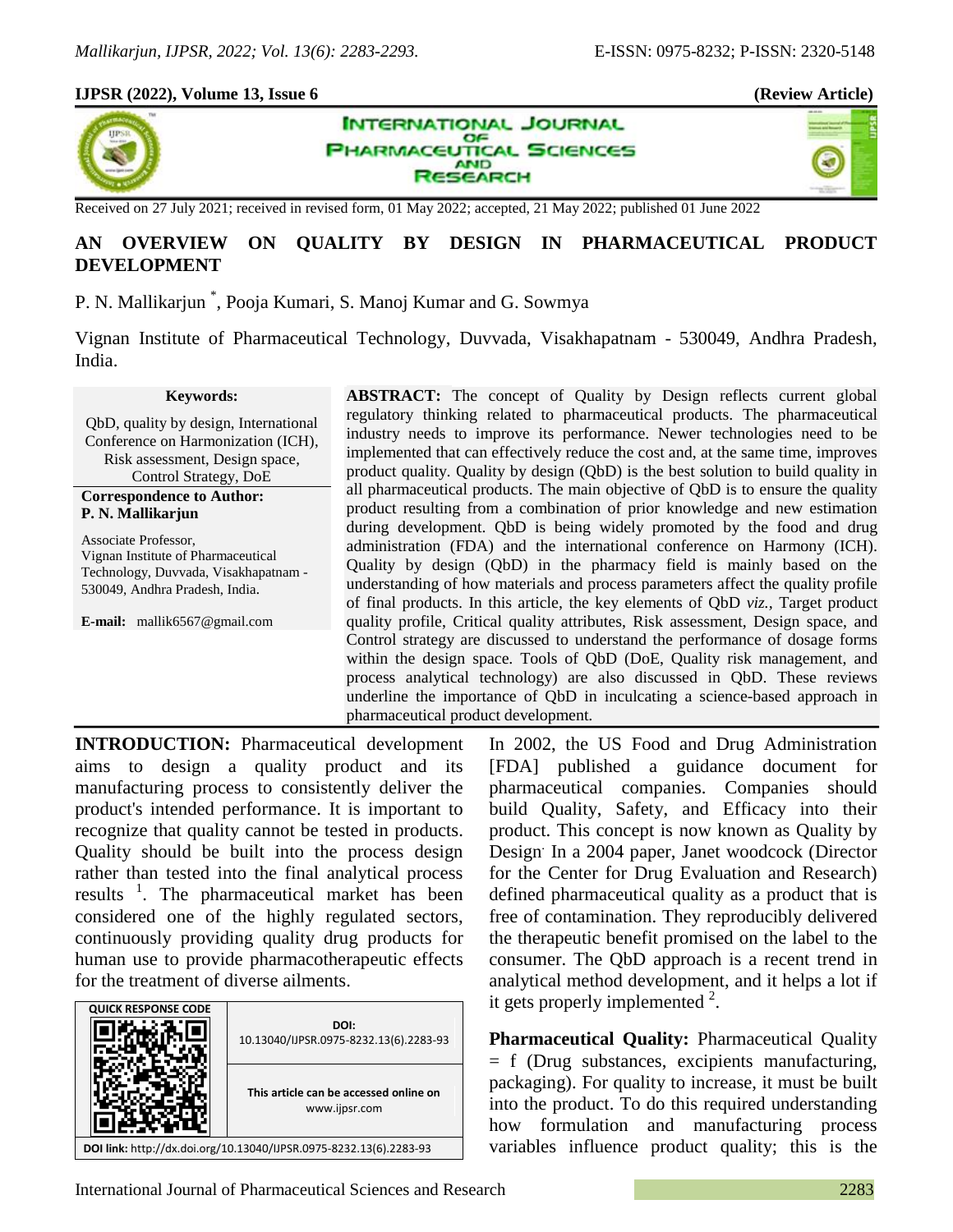function f in the equation above. RP-HPLC / LC methods were developed and validated by applying the Analytical and Quality by Design approach  $\overline{3}$ . Quality means customer satisfaction in terms of service, product, and process. Customer demands perfection in quality, reliability, low cost, and timely performances<sup>4</sup>. Quality, Productivity, cost, cycle, time, and value are interrelated terms. The quality has to be built in the product and service through proper planning  $<sup>5</sup>$ . With the development of</sup> the concept QbD "there will be a significant transformation in pharmaceutical quality regulation, from an empirical process to a more scientific and risk-based approach <sup>6</sup>. QbD also helps create the approach and common language needed to develop the bond necessary for successful outsourcing  $\frac{7}{1}$ . Initially, the concept of QbD was introduced for manufacturing processes, described in four steps  $8$ :

- $\triangleright$  Determination of patient requirements, namely, the Quality Target Product Profile (QTPP).
- Design and development of the manufacturing process.
- $\triangleright$  Risk assessment and definition of the manufacturing Design Space (DS).
- $\triangleright$  Implementation of a Control Strategy.

Formulation parameters (independent variables) affect the product's characteristics and are useful in optimizing independent variables to monitor the behavior of dependent variables in producing the optimized product under the given set of conditions. Thus, variables are included in QbD to ease the final best formulation of drug  $9$ . QbD is applied to optimize experimental conditions to ascertain the best suitable conditions with limited numbers of experiments  $10$ .



**PRODUCT QUALITY <sup>9</sup>**

# **Understanding Pharmaceutical QbD:**

**Quality:** Quality by Design (QbD) is defined in the ICH Q8 guideline as a systematic approach to development that begins with predefined objectives and emphasizes product and process understanding and process control, based on Sound Science and Quality risk management  $11$ .

The US Food and Drug Administration initiative to ensure product quality over the whole procedures established in pharmaceutical development of different dosage forms  $12$ . It is important for all products, including Generics and Biotech.

**Purpose and Objectives:** QbD encourages process and product understanding to support innovation and efficiency in product development. Moreover, the application of a QbD approach helps to meet FDA.

The benefits of QbD can be translated into an acceleration of product development and a reduction of costs and waste. The quality by Design (QbD) approach to custom 3D printed prostheses can help to ensure that products are designed and manufactured correctly from the beginning without errors  $^{13}$ .

The FDA publication defined QbD as:

- 1. Developing a product to meet predefined product quality, safety, and efficacy.
- 2. Designing a manufacturing process to meet predefined product quality, safety and efficacy.

FDA accepted this concept in 2004 and detailed description was given in pharmaceutical cGMPs for the 21st century-

- **A Risk-Based:** The FDA has taken the initiative to guide the pharmaceutical industry on implementing the concept of QbD into its process.
- **FDA's Process Validation:** Guidance in Jan 2011 is for companies to continue benefiting from knowledge gained and continually improve throughout the process lifecycle by making adaptations to assure root causes of manufacturing problems are addressed.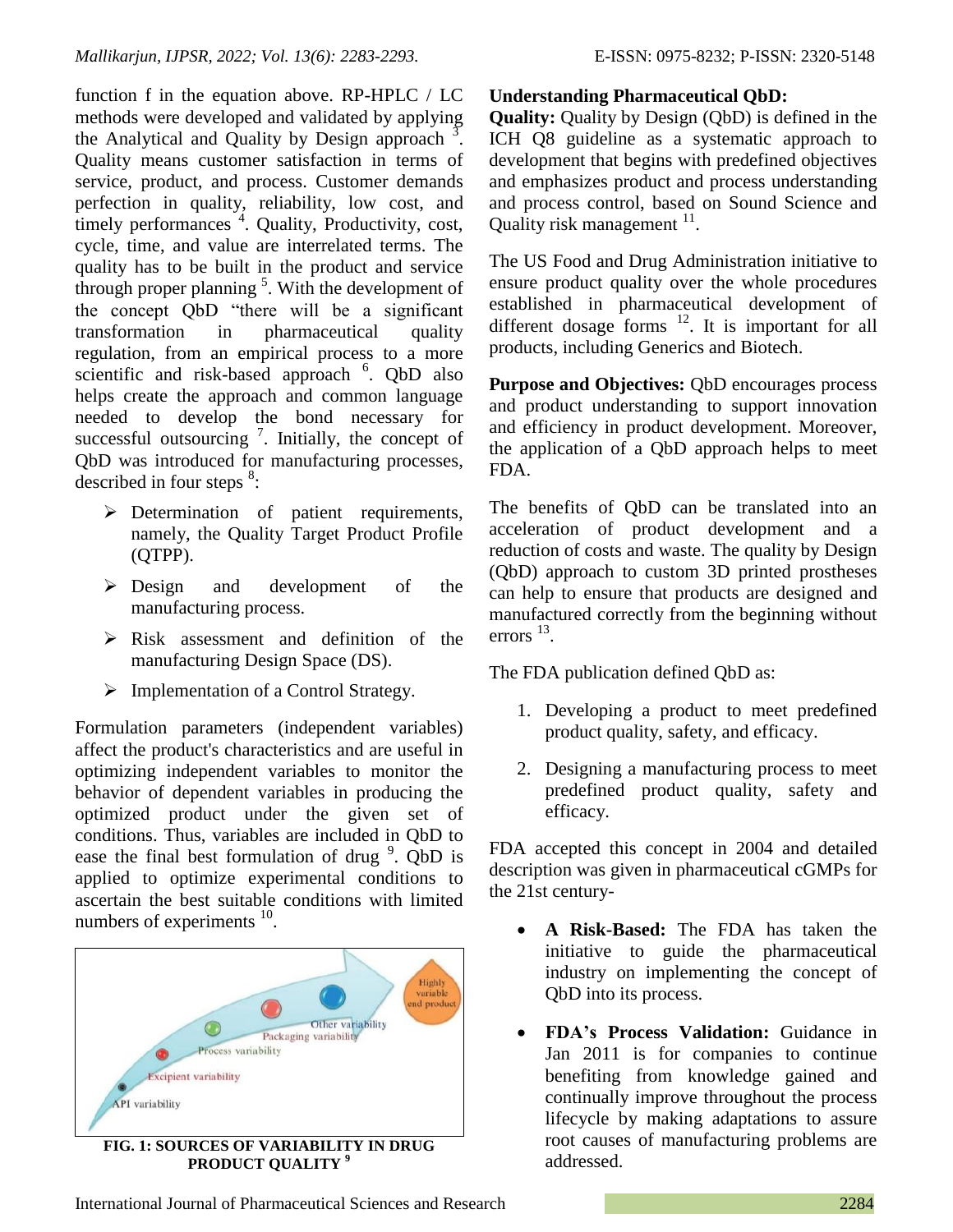- **International Conference on Harmonization (ICH):** Relevant documents from the international conference on harmonization of the technical requirement for registration of pharmaceuticals for human use. (ICH). US FDA / EMA refers to ICH guidelines Q8, Q9, Q10, Q11 & Q12 for QbD implementation.
- $\triangleright$  Pharmaceutical Development Q8 (R2).
- $\triangleright$  Quality Risk Management Q9.
- $\triangleright$  Pharmaceutical Quality System Q10.

**ICH Q8:** In the previous decade, the US FDA announced a new pharmaceutical regulatory concept, quality by design (QbD), which has challenged the pharmaceutical industry to design the quality of the final product instead of testing the product. The ICH guideline Q8 definition for QbD is "A systematic approach to development that begins with predefined objectives and emphasizes product and process understanding and process control, based on sound science and quality risk management <sup>14</sup>**.**

# **Components of Drug Product Given by ICH Q8 15:**

**1. Drug Substances:** The physicochemical and biological properties of the drug substances that can influence the performance of the drug product and its manufacturability".

Example of physicochemical and biological properties includes:

- $\triangleright$  Solubility.
- Water content.
- $\triangleright$  Particle size.
- Excipients.

The compatibility of the drug substances with excipients should be evaluated. For products that contain more than one drug substance, the compatibility of the drug substances with each other should also be evaluated.

**2. Formulation Development:** The formulation's development includes identifying those attributes that are critical to the quality of the drug product and highlighting the formulation design's evolution from the initial concept up to the final design. Comparative *in-vitro* studies *e.g*., Dissolution (or) *in-vivo* studies, *e.g*., BE, link clinical formulations to the proposed commercial formulation.

# **3. Container and Closure System**

- $\checkmark$  The choice of materials for primary packaging and secondary packaging should be justified.
- $\overrightarrow{A}$  possible interaction between product and container or label should be considered.

**ICH O9:** Provides general guidance and references for some of the primary tools used in Risk assessment. Examples are provided for industry and regulators to evaluate the risk to quality based on scientific knowledge and risk to patient  $16$ .

Quality risk management, a part of an effective quality system, helps in identifying the probability of occurrence and severity of the risk. It provides a non-exhaustive list of common risk management tools as follows  $17$ :

Basic risk management facilitation methods (Ishikawa fishbone diagram, flowchart, check sheets, *etc.*

- $\div$  Fault tree analysis.
- $\triangleleft$  Risk ranking and filtering.
- ❖ Preliminary hazard analysis.
- Hazard analysis and critical control points.
- Failure mode and effects analysis.

**ICH O10:** Pharmaceutical Ouality Systems, indicate on an abstract level how Quality by Design acts to ensure drug product quality. Especially for ANDA sponsors, who were not actively involved in the ICH processes  $^{18}$ .

These guideline applies in the process that help in design, development and preparation of drug substances such as API and drug products which includes biotechnology and biological products, throughout the lifecycle of product  $19$ .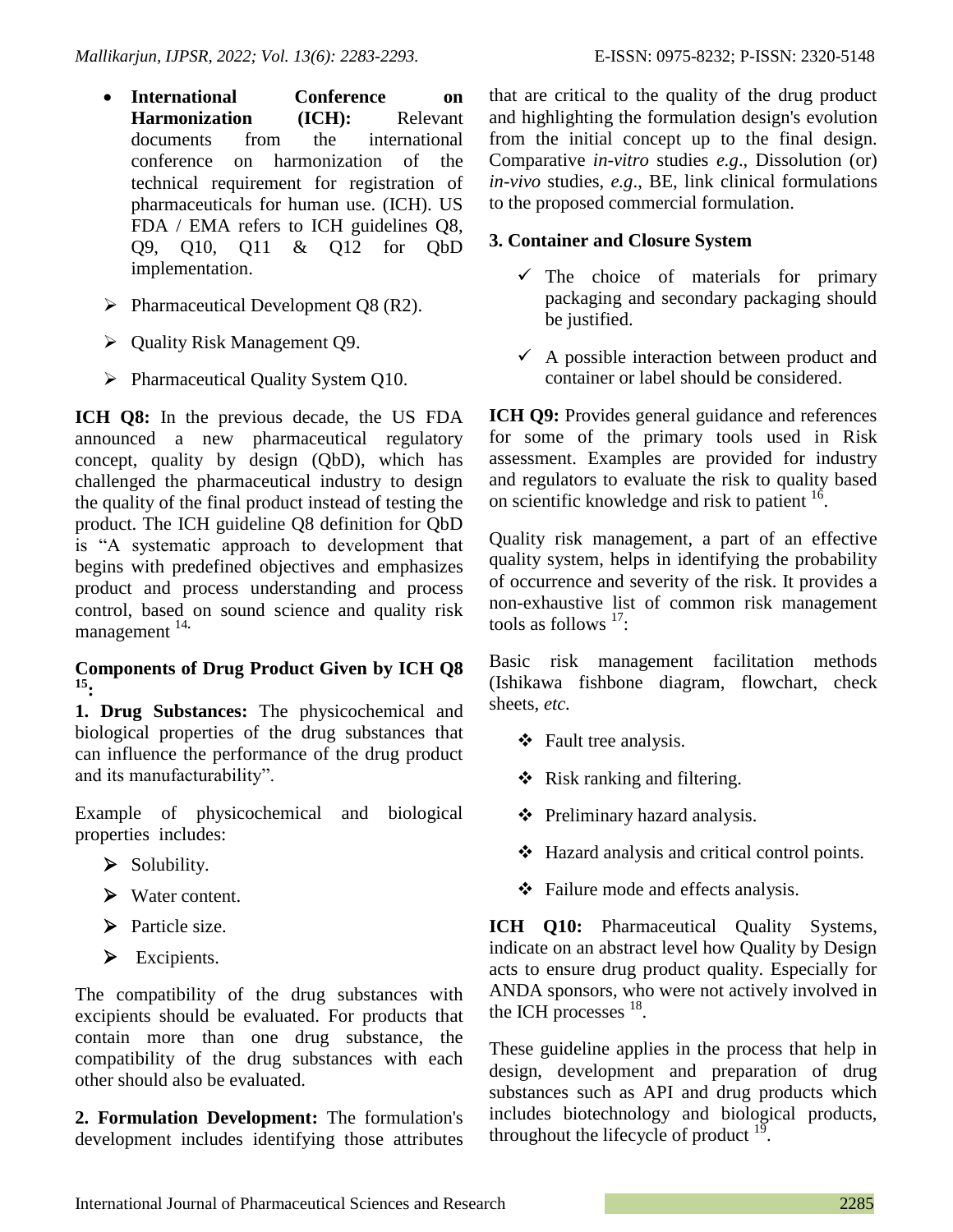

**FIG. 2: QUALITY ATTRIBUTES GOVERNING QUALITY OF DESIRED PRODUCT <sup>19</sup>**

# **Flow of Quality by Design <sup>20</sup>**



**Regulatory Challenges and Inspection:** In a QbD concept, the regulatory burden is less because there are wider ranges and limits based on product and process understanding. Changes within these ranges and limits do not require prior approval. Traditionally, inspections have been conducted using the FDA system-based approach and in accordance with CDER's compliance program" Inspection of licensed Bio-logical Therapeutical Drug Product<sup>21</sup>. During prelicense and preapproval inspections under a QbD concept, the FDA inspection team will assess the implementation and effectiveness of the process design. The inspection will evaluate the quality system and its effectiveness regarding consistent product quality, change in control procedures, and process improvement. Companies Wanted Clarification from the FDA on QbD terminologies, acceptable methods, criteria to select and deselect Critical Quality Attributes, standards to guide adequacy of controls and criteria for analytical method substitution  $22$ .

# **Benefits of Implementing QbD for FDA <sup>23</sup>:**

- Increase Manufacturing efficiency, reduce cost, and project rejections and waste.
- ❖ Implementation of a Question-based review (QbD) process has occurred in CDER's office of generic drugs.
- Implementation of QbD for a biological license application (BLA) is progressing.
- ❖ Optimization Design performed using Quality by Design as  $2<sup>3</sup>$  full factorial design 24
- Organization learning is an investment in the future  $25$ .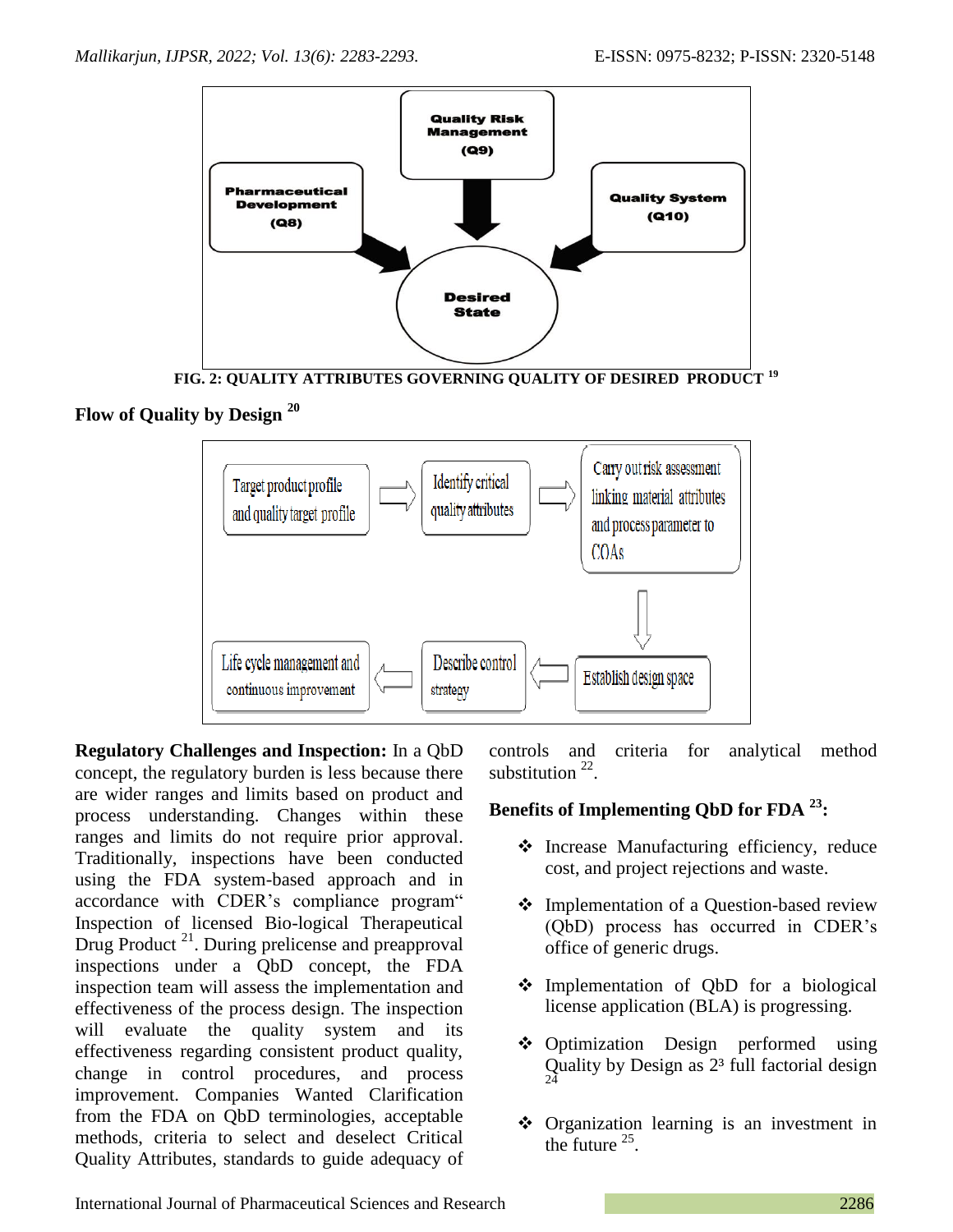### **Benefits to Industry:**

- Ensure better design of the product with less problems in manufacturing.
- **❖** Improve interaction with the FDA deal on a science level instead of a process level.
- Nanocellulose prepared by the QbD approach had better flow property and compatibility 26.

**Seven Steps of QbD** <sup>27</sup>**:** The best way to assess how to implement QbD in your organization in a simple seven-step process:

Hire an independent Quality design expert.

Audit your organization and processes with the expert conducting a gap analysis.

- Hold a basic QbD workshop with all your personnel – the expert should lead this and design it to speak to multiple levels, from the factory floor to the board room.
- \* Review the expert's report and recommendations.
- Draft an implementation plan, timelines, and estimated costs.
- ❖ Assign the resources.
- **❖** Retain the independence expert as your project assurance advisor.

**Elements of Pharmaceutical Development:** QbD comprises all elements of pharmaceutical development mentioned in the given guideline Q8-

**Quality Target Product Profile (QTPP):** ICH Q8 defines QTPP as "A prospective summary of the quality characteristics of a drug product that ideally will be achieved to ensure the desired quality, taking into account safety and efficacy of the drug product  $^{28}$ .

Necessary element <sup>29</sup>

- **1.** Quality characteristic Sterility, purity.
- **2.** Pharmacokinetic characteristic **Dissolution**
- **3.** Therapeutic effect
- **4.** Target patient population neonates, clinical diagnosis.
- **5.** Shelf life temperature, light conditions, *etc*.

### **Desired Elements:**

- **1.** Dosage form liquid for injection, solid tablet.
- **2.** Route of administration oral, IV, IM, SC.
- **3.** Clinical setting self or clinic administration.

# QTPP leads **CQA definition**

Once QTPP has been identified, the next step is to identify the relevant CQAs. A CQA is defined as a physical, chemical, biological or microbiological property or characteristic within an appropriate limit, range, or distribution to ensure the desired product quality 30. The successful execution of a product development exercise to meet the end objectives always depends on the holistic identification of the OTPP  $31$ .

Critical Quality Attributes [CQAs] are identified by Quality risk management and experimentation to determine the effect of variation on product quality. The framework for the product design and process understanding is achieved by identifying the CQA 32 .



**FIG. 3: DECISION TREE TO DECIDE CQAs <sup>33</sup>**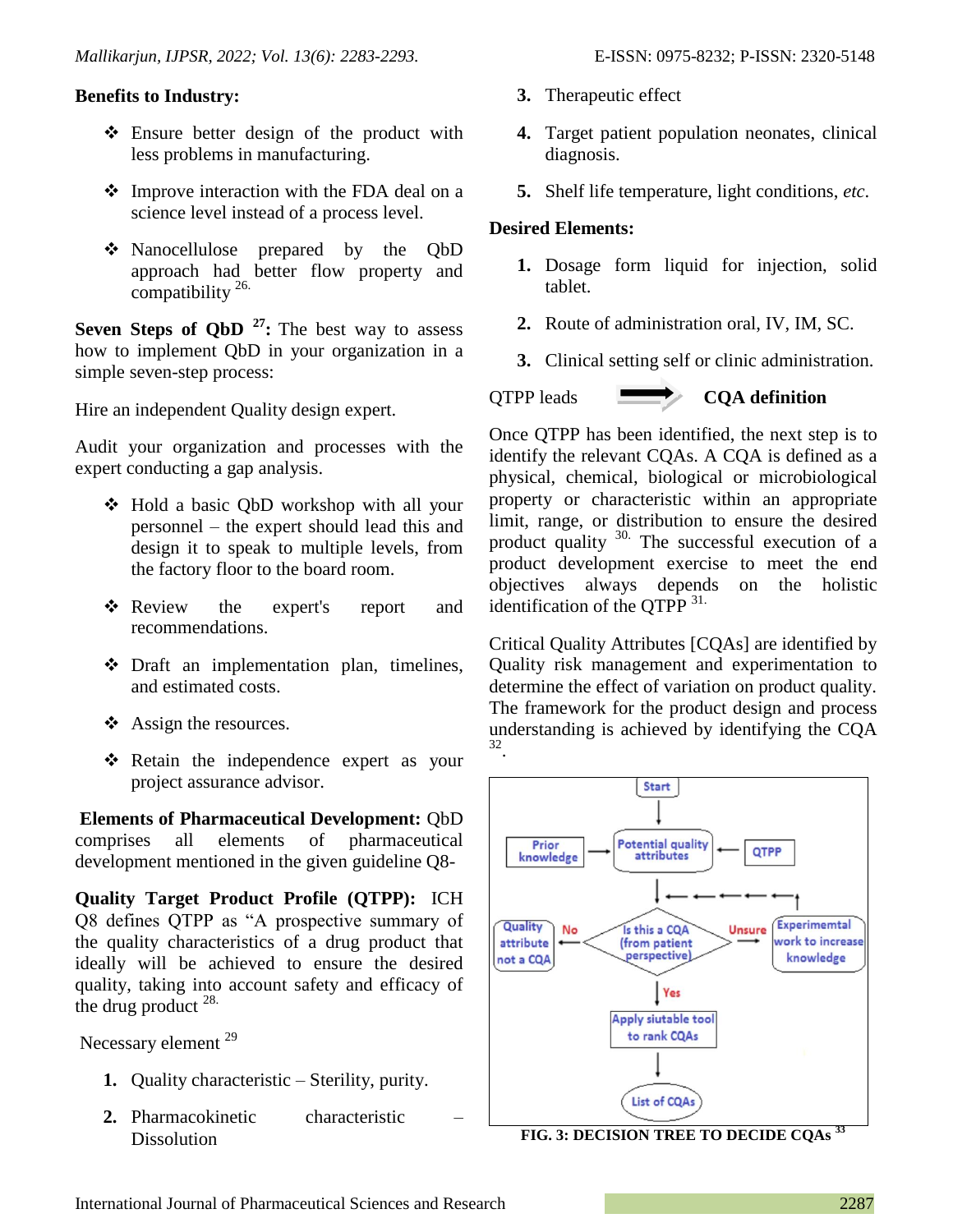**Target Product Profile (TPP):** FDA gives guidelines for defining Target Product Profile  $(TPP)$ <sup>34</sup>. As per these guidelines. The TPP is totally correlated to drug development program that provides knowledge of drug during development. Generally, the TPP is useful for developing a link between drug labeling and drug development activities. According to ICH-Q8 (pharmaceutical development), pharmaceutical development should include "Recognition of critical quality attributes of the drug product with consideration of its intended use as well as the route of administration hence it becomes essential to consider the intended usage and route of administration <sup>35</sup>.

**Critical Material Attributes (CMA):** As per ICH, CQA is defined as a quality attribute that comprises physical, chemical, biological, or microbiological characteristics, and it is desired that these attributes should be controlled (directly or indirectly) to give assurance that the product obtained will attain desired safety, efficacy, stability and performance 36 . CMAs are the pivotal elements that directly influence the CQAs.

These are defined as the physical, chemical, biological or microbiological property or characteristic of an input material that should be within an appropriate limit, range, or distribution to ensure the desired quality of drug products  $37$ . In determining product performance, CQA observes the mechanistic variables such as particle size and hardness. Hence, both the aspects *i.e.,* product performance and product performance determinants, could be explained by using TPQP <sup>38</sup>.

 **Design Space:** Design space may be defined as the set of all combinations of a method's input variables that have been proven to assure the quality of the data produced by the method  $39$ . Design space may be constructed for a single unit operation, multiple, or the entire process.

The risk assessment, prior experimentations, and multivariate factor screening methods are used for identifying the criticality of factors and their ranges for establishing a design space. There could be more than one design space in a pharmaceutical product. Ideally, design space is generated using experimental design at lab/pilot scale and extrapolated to exhibit/commercial scale by establishing a correlation with the help of scaleindependent parameters<sup>40</sup>.



**FIG. 4: DESIGN SPACE <sup>39</sup>**

**Control Strategy:** A control strategy based on extensive knowledge of the process and the product includes control over the CMA of the input materials and intermediates, control of the process parameters, final drug product quality, and final packaging. All these components of control strategy are covered under process analytical technology (PAT) $^{41}$ .

Control space should be within the design space; it is an upper and lower limit for raw material (or) a process within which parameters and material are regularly controlled, which assures the quality of the product. Every process has a control strategy right now. **Fig 5** shows a simplified quality assurances diagram under the current regulatory evaluation system.

In this system, product quality is ensured by fixing the process to produce the active ingredient, raw material testing, performing the drug product manufacturing process as described in a fixed batch record, in-process material testing, and end-product testing. A factor identified to have risk has to be controlled  $42$ .

Control strategy includes the following elements:

- Input material attributes (*e.g*., drug substances, excipients).
- ❖ Equipment operating conditions.
- ❖ In-process controls.
- Finished product specifications.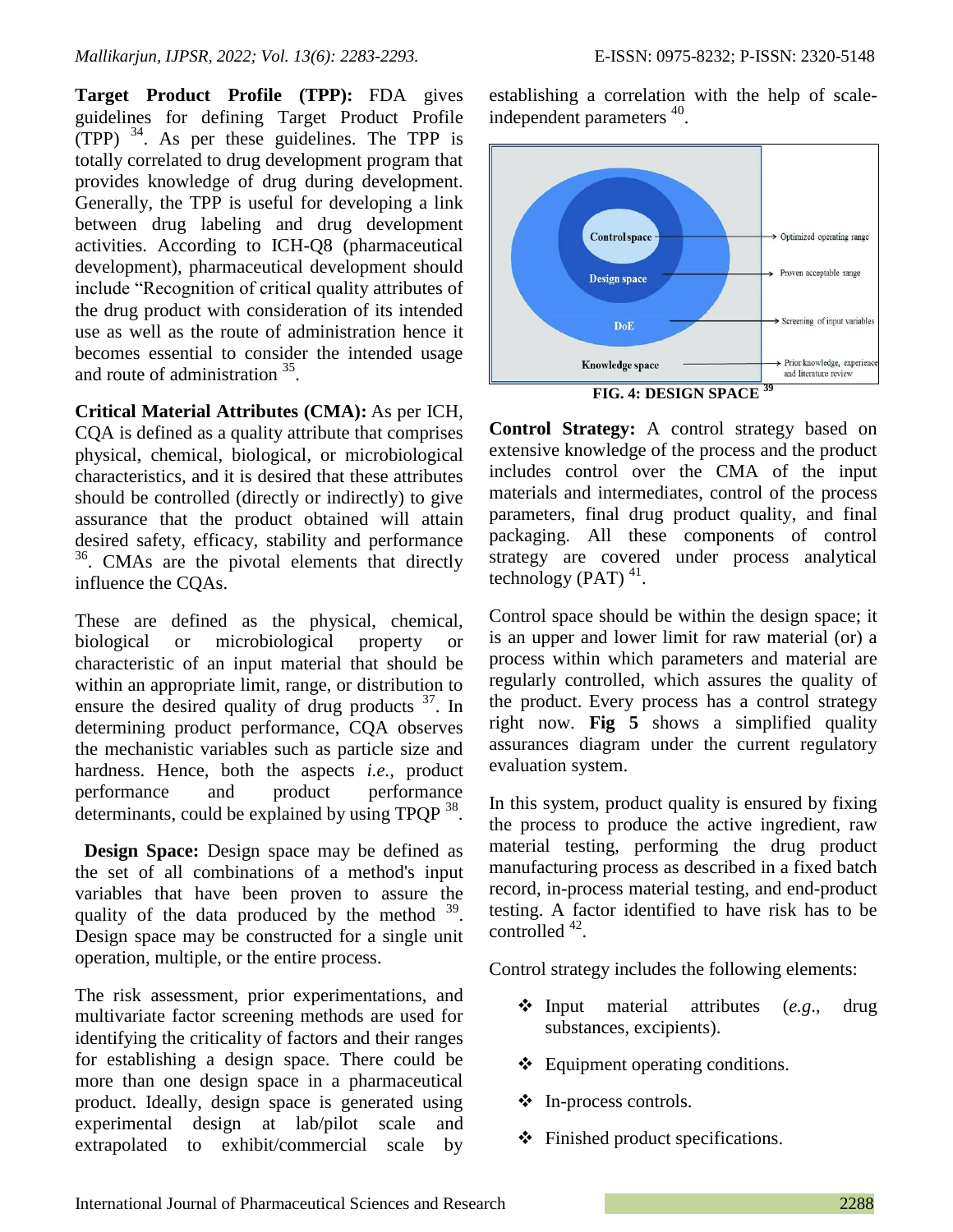

**FIG. 5: CONTROL STRATEGY IN QbD <sup>43</sup>**

# **Tools of QbD:**

**Quality risk management (QRM):** FDA defines risk management as a strategic safety program that decreases product risk by using intervention (or) tools. It is a systematic process for the assessment, control, and communication review of risk to the quality of drug across the product life cycle  $^{44}$ . Risk management is the joint responsibility of the quality unit, regulatory affairs, production operations, sales and marketing, and clinical department. Two important principles were

highlighted in this document for the use of Quality Risk Management<sup>45</sup>:

- **1.** The evaluation of the risk to quality should be based on scientific knowledge and ultimately link to the protection of the patient.
- **2.** The level of efforts, formality, and documentation of the quality risk management process should be commensurate with the level of risk.



**FIG. 6: OVERVIEW OF TYPICAL QUALITY RISK MANAGEMENT PROCESS <sup>45</sup>**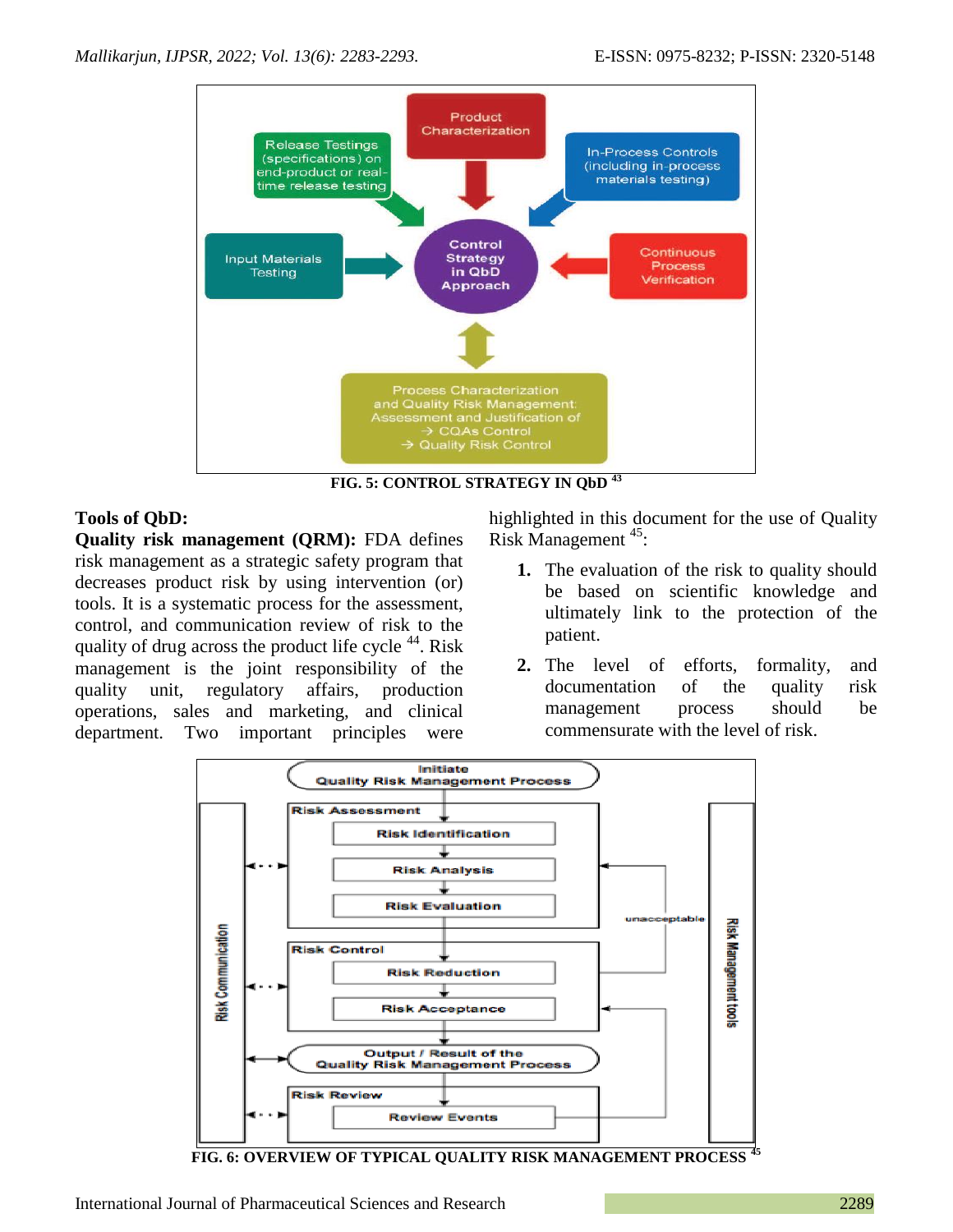**Design of experiment (DoE):** A structured, organized method for determining the relationship between factors affecting a process and the output of that process is known as" Design of Experiments" (DoE). With the help of DoE, We can define many factors, create designs, construct models, define responses, evaluate the models, interpret results and hence reach a decision. Traditionally we are used to single variant study DoE help to do multivariate analysis *e.g.,* wavelength, flow rate, concentration in case of HPLC and its impact on retention time, resolution, *etc.* <sup>46</sup>. Design of experiment (DoE) is one such structured method that considers the effects of the CMAs and CPPs on the CQAs of the final dosage form  $47, 9, 10$  $47, 9, 10$  $47, 9, 10$ .

It has gained tremendous attention with the introduction of QbD by the FDA in the formulation development of pharmaceutical products<sup>48</sup>.

**PAT as an Important Tool of QbD:** PAT is defined as "Tools and systems that utilize real-time measurements, or rapid measurements during processing, of evolving quality and performance attributes of in-process materials to provide information to ensure optimal processing to produce a final product that consistently conforms to established quality and performance standards <sup>49</sup>. PAT forms a part of the quality by design (QbD) concept, which provides tools to facilitate the quality.

| <b>Experimenta</b> | Pharmaceutical                                        | <b>Critical process</b>                    | Critical quality attributes(CQA)                                                              |
|--------------------|-------------------------------------------------------|--------------------------------------------|-----------------------------------------------------------------------------------------------|
| l Design           | product                                               | parameter(CPP)                             |                                                                                               |
| Factorial          | Solid lipid                                           | Homogenization time                        | Size, PDI, entrapment efficiency                                                              |
| Design             | nanoparticles                                         |                                            |                                                                                               |
|                    | $(SLN)$ <sup>50</sup>                                 |                                            |                                                                                               |
| 2-Level            | Nanoemulsion <sup>51</sup>                            | Amount of oil (Capmul MCM),                | Globule size, equilibrium solubility of                                                       |
| factorial          | Pellets <sup>52</sup> Lipid <sup>53</sup>             | amount of surfactant (Tween 80),           | cilostazol, zeta potential and dissolution                                                    |
| design             | Micelles <sup>54</sup>                                | and amount of cosolvent                    | efficiency at 30min of lipid-based                                                            |
|                    |                                                       | (Transcutol HP) Kneading                   | nanoemulsifying Cilostazol Activity, hardness                                                 |
|                    |                                                       | temperature, impeller speed,               | and roundness of pellets for oral lysozyme                                                    |
|                    |                                                       | liquid addition, extrusion speed,          | delivery. Particle size and particle size                                                     |
|                    |                                                       | Spheronizer speed and time                 | distribution of nanostructured lipid carriers                                                 |
|                    |                                                       | Surfactant concentration,                  | containing salicylic acid for dermal use.                                                     |
|                    |                                                       | solid/liquid lipid ration and              | Polydispersity index of miltefosine-loaded                                                    |
|                    |                                                       | ultrasonication time Hydration             | polymeric micelles                                                                            |
|                    |                                                       | temperature, stirring speed and            |                                                                                               |
|                    | Emulsion <sup>55</sup>                                | stirring time                              |                                                                                               |
| 3-level            |                                                       | Span 60: Sodium lauryl sulfate             | Emulsion phase stability, viscosity, and                                                      |
| factorial          | Lipidnanoparticle <sup>56</sup><br>Microemulsion $57$ | ratio, organic: aqueous phase              | conductivity. Particle size and entrapment                                                    |
| design             |                                                       | volume ratio, and polymer<br>concentration | efficiency of efavirenz loaded solid lipid<br>nanoparticles. <i>In-vitro</i> drug release and |
|                    |                                                       | Poloxamer 188 and acetone to               | viscosity at physiological pH of a                                                            |
|                    |                                                       | methanol ratio. Oil to                     | microemulsion of lorazepam via the intranasal                                                 |
|                    |                                                       | surfactant/cosurfactant ratio and          | route                                                                                         |
|                    |                                                       | concentration of Gellan gum                |                                                                                               |
| Full factorial     | Solid                                                 | Inlet temperature, flow rate,              | Particle size, moisture content, percent yield,                                               |
| Design             | nanocrystalline dry                                   | aspiration rate                            | crystallinity                                                                                 |
|                    | powder <sup>58</sup>                                  |                                            |                                                                                               |
| Fractional         | Tablets <sup>59</sup>                                 | API flow rate, lubricant flow rate,        | Tablet weight, tablet dissolution, hardness,                                                  |
| factorial          |                                                       | pre-compression pressure                   | ribbon density                                                                                |
| design             |                                                       |                                            |                                                                                               |
| Fractional         | Granules <sup>60</sup>                                | Inlet air temperature, airflow rate,       | Moisture of granules and flow through an                                                      |
| factorial          |                                                       | and binder spray rate                      | orifice of the granules obtained by fluid bed                                                 |
| design and         |                                                       | during the sprying phase                   | granulation                                                                                   |
| Central            |                                                       |                                            |                                                                                               |
| composite          |                                                       |                                            |                                                                                               |
| design             |                                                       |                                            |                                                                                               |
| Central            | Oral dispersible                                      | Drying temperature. Combination            | Tensile strength, elongation at break, Young's                                                |
| composite          | films <sup>61</sup>                                   | ratio of Eudragit®FS-30D /                 | modulus, disintegration time Size of                                                          |

**TABLE 1: APPLICATION OF QbD IN PHARMACEUTICAL PRODUCT DEVELOPMENT**

International Journal of Pharmaceutical Sciences and Research 2290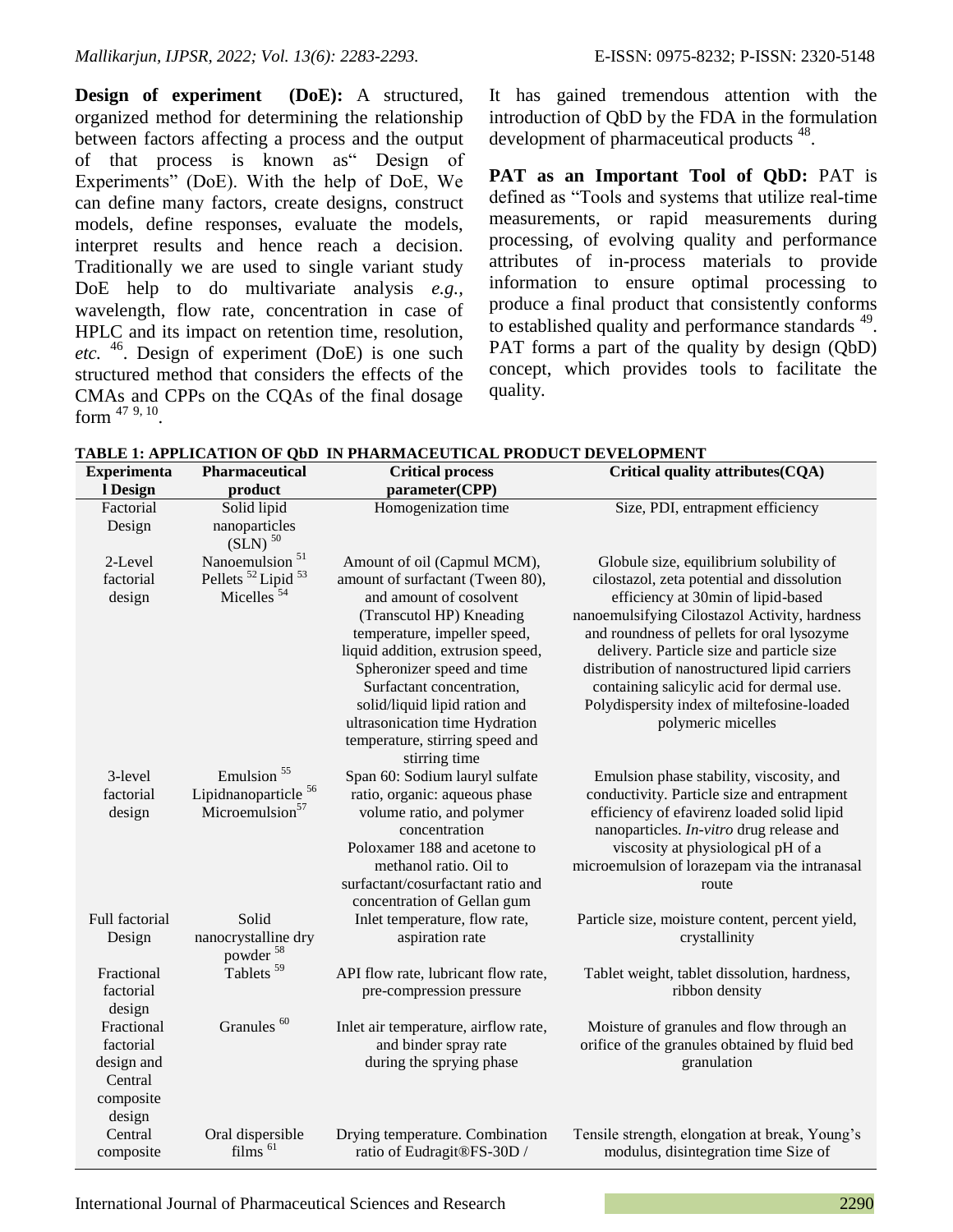| design      | Microspheres <sup>62</sup>              | Eudragit® RS-PO, PVA and            | microspheres, encapsulation efficiency of        |
|-------------|-----------------------------------------|-------------------------------------|--------------------------------------------------|
|             |                                         | NaCl concentration on external      | enoxaparin sodium, percentages released over     |
|             |                                         | phase                               | 24h in gastric, duodenal and colonic media       |
| Box-Behnken | Beads <sup>63</sup> Lipid <sup>64</sup> | Sodium alginate percentage,         | Maximum drug encapsulation, particle size, and   |
| Design      | Nanoemulsion <sup>65</sup>              | chitosan percentage, and calcium    | drug release of cefpodoxime proxetil chitosan    |
| Plackett-   | Nanoparticles <sup>66</sup>             | chloride percentage. Lipid, lipid   | alginate beads. Particle size, entrapment,       |
| Burman(PB)  | Controlled release                      | oil, and surfactant phase. Amount   | permeation flux, and percentage release of       |
|             | tablets <sup>67</sup>                   | of surfactant/cosurfactant mixture, | aceclofenac loaded-nano structured lipid         |
|             | Nanoparticles <sup>68</sup>             | processing pressure, and number     | carriers. Globule size, size distribution (PDI), |
|             |                                         | of homogenization cycles.           | percentage transmittance, and drug release of    |
|             |                                         | Homogenization rate. Preparation    | silymarin nanoemulsion. Average particle size,   |
|             |                                         | technique. Stirring rate            | zeta potential, encapsulation efficiency.        |
|             |                                         |                                     | Maximum solubility after 30 min, equilibrium     |
|             |                                         |                                     | solubility after 24h, dissolution efficiency.    |
|             |                                         |                                     | Encapsulation efficiency, particle size, zeta    |
|             |                                         |                                     | potential, burst release and dissolution         |
|             |                                         |                                     | efficiency                                       |

**CONCLUSION:** Quality by Design (QbD) is increasingly becoming an important and widely used technique in pharmaceutical product development. Provides quality medicines to patients and production improvement. Quality by Design ( QbD ) and its tools indicate the demands of the modern manufacturing process. Quality by design is a cost and time-efficient approach in design and manufacturing. QbD also has wide scope in biotechnological products such asvaccines, enzymes, monoclonal antibodies, *etc*. This new Quality by Design (QbD) process provides the opportunity for much greater regulatory flexibility in the future. Moreover, Quality by Design has become a broadly applicable manufacturing model and is going far beyond pharmaceuticals.

**ACKNOWLEDGEMENT:** We express our sincere thanks to Dr. L. Rathaiah, Chairman, Vignan Group of Institutions, and Dr. P. V. Kamala Kumari, Dr. Y. Srinivasa Rao for providing the necessary facilities to carry out the above review.

### **CONFLICTS OF INTEREST:** Nil

### **REFERENCES:**

- 1. Pande PP, Sayyad SF, Chavan MJ and Chaudhari SR: Quality by design analytical method development and validation. J Environ Life Sci 2017; 2(2): 39-45.
- 2. Pranali Yeram, Hamrapurkar PD and Padmanabh Mukhedkar: Implementation of quality by design approach to develop and validate stability indicating assay method for simultaneous estimation of sofosbuvir and ledipasvir in bulk drugs and tablet formulation. International Journal of Pharmaceutical Science and Research 2019; 10(1): 180-88.
- 3. Srujani: Analytical Quality by Design Approach in RP-HPLC method development and validation for the

estimation of Duvelisib. Asian Journal of Pharmaceutical and Clinical Research 2021; 14(2): 99-108.

- 4. Goel Raghav, Saini Vipin, Jain Suresh and Gupta Ankit: A Review on Quality by Design Approach: Regulatory Need Mintage journal of Pharmaceutical & Medical Science 2014; 3(3): 20-6.
- 5. Sarwar Beg and Saquib Hasnain: Pharmaceutical Quality by Design: Principles and Applications. https://www.journals.elsevier.com/arabian-journal-ofchemistry .2019 March 29:448.
- 6. Lan Zhang and Shirui Mao: Application of Quality by Design in the current drug development. Asian Journal of Pharmaceutical Sciences 2017; 12(1): 1-8.
- 7. Kamboj: Quality by Design (QbD) in Pharmaceutical Industry. International Journal of Current Pharmaceutical Research 2015; 6(2): 142-8.
- 8. Borman P. Chatfield, M. Nethercote, P Thompson and Truman K: The application of quality by design to analytical methods. Pharmaceutical Technology 2007; 31: 142-52.
- 9. Sandipan R: Quality by design: a holistic concept of building quality in pharmaceuticals. International Journal of Pharmacy and Biomed Research 2012; 3(2): 100- 8.
- 10. Somana Siva Prasad, Venkateswara Rao Anna and Bikshal Babu Kasimala: Quality by Design (QbD) based development and validation of an HPLC method for the estimation of Lurasidone in Pharmaceutical formulation. Journal of Critical Review 2020; 7(18): 2155–61.
- 11. International Conference on Harmonization (ICH). Guidence for Industry Q8 (R2) Pharmaceutical development, ICH harmonized tripartite guidelines, step 4; 2009.
- 12. Ana Simoes, Francisco Veiga, Carla Vitorino and Ana Figueiras: A Tutorial for Developing a Topical Cream Formulation Based on the Quality by Design Approach. Journal of Pharmaceutical Sciences xxx 2018; 1-10.
- 13. Daniel Martinez-Marquez, Ali Mirnajafizadeh, Christopher P. Carty and Rodney A: Stewart: Application of quality by design for 3D printed bone prostheses and scaffolds s. PLoS ONE 2018; 12: 13(4).
- 14. European Medicines Agency. International Conference on Harmonisation of Technical Requirements for Registration of Pharmaceuticals for Human Use Considerations (ICH) Guideline Q8 (R2) on Pharmaceutical Development. 2009. Available online: https://www.ema.europa.eu/en/ich-q8 r2-pharmaceuticaldevelopment (accessed on 17 February 2020).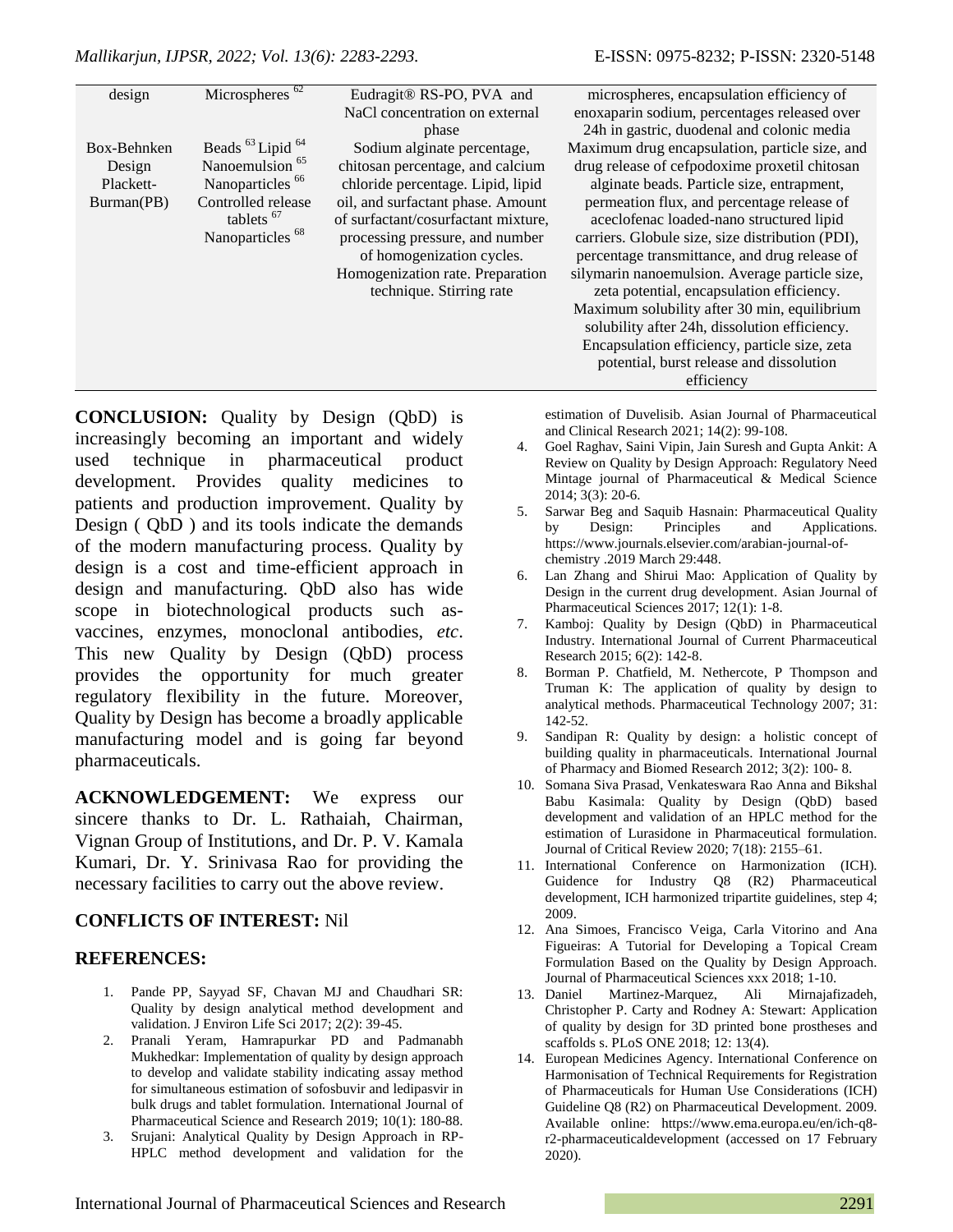- 15. ICH Harmonised Tripartite Guideline Pharmaceutical Development Q8 (R2) current step 4 version dated 2009 August.
- 16. James Swarbrick: Quality target product profile (QTPP) for Pharmaceutical packaging and delivery systems. Encyclopedia of Pharmaceutical Science and Technology, CRC Press Taylor & Francis Group 2013; 4(4).
- 17. International Conference on Harmonization (ICH). Guidance for industry: Q9 quality risk management, ICH Harmonized Tripartite Guideline 2005; 4.
- 18. FDA CDER Draft guidance for industry. Pharmaceutical Quality System 2007.
- 19. Lionberger RA, Lee LS, Lee L, Raw A and YU LX: Quality by design: concept for ANDAs. The American Association of Pharmaceutical Scientist 2008; 10: 268-76.
- 20. Nasr M. Risk based CMC review paradigm, Advisory committee for pharmaceutical science meeting 2004.
- 21. Jain S: Quality by Design (QbD): A comprehensive understanding of implementation and challenges in pharmaceutical development. Indian Journal of Pharmaceutical Sciences 2013; 6: 29-35.
- 22. Dra Kulich: A Critical Challenges to implementing QbD: AQ&A with FDA. Pharm Technol 2009; 33: 90-4.
- 23. Mimansha Patel: Review article: Quality by Design (QbD). Indo American Journal of Pharmaceutical Research 2018; 8(11): 1357-60.
- 24. Satish K. Mandlik: I mplementation of Quality by Design (QBD) approach in formulation and Development of Ritonavir Pellets using Extrusion Spheronization method. International J of Applied Pharma 2020; 12(1): 139 –146.
- 25. Mayur Ashok Chordiya, Hemant Hiraman Gangurde and Vikram Nirmal Sancheti: Quality by design: A Roadmap for quality pharmaceutical products. Journal of Reports in Pharmaceutical Science 2019; 8(2): 289-94.
- 26. Roshni Vora and Yamini Shah: Investigation of Quality target process parameters (QTPP) and Critical Material Attributes (CMA) of Nanocellulose as a potential Excipient. Inter J of Applied Pharma 2019; 11(4): 386–95.
- 27. Bhavani PG and Akila Devi DA: Development and validation of stability indicating uplc method for the simultaneous estimation of drugs in combined dosage forms using quality by design approach. Asian J Pharm Ana 2020; 10(3): 158-164.
- 28. Namjoshi S, Dabbaghi M, Roberts MS, Grice JE and Mohammed Y: Quality by design: development of the quality target product profile (qtpp) for semisolid topical products. Pharmaceutics 2020; 12(3): 287.
- 29. Singh B: Quality by Design (QbD) for holistic pharma excellence and regulatory compliance. Pharma Times 2014; 46(8): 26-3.
- 30. Gandhi A and Roy C: Quality by Design (QbD) in Pharmaceutical Industry: Tools, Perspectives and Challenges. Pharma Tutor 2016; 4(11): 12-20.
- 31. Beg S, Rahman M and Kohli K: Quality-by-design approach as a systematic tool for the development of nanopharmaceutical products. Drug Discov Today 2019; 24(3): 717-25.
- 32. Trevor Murphy, Niall O Mahony, Krishna Panduru, Daniel Riordan and Joseph Walsh: Pharmaceutical manufacturing and the quality by design (QBD), process analytical technology (PAT) approach. 27th Irish Signals and Systems Conference 2016; 1-7.
- 33. FDA CDER Draft guidance for industry and review Staff Target Product Profile strategicdevelopmentprocesstool.2007March.Availablefro m:http://www.fda.gov/downloads/drugs/guidancecomplian regulatory information/guidances/2014 february 20.
- 34. FDA CDER Guidance for Industry, Q8 Pharmaceutical development.May2006.http://www.fda.gov/downloads/reg ulatoryinformation/guidance.2014 February 20.
- 35. Lawrence X: Yu Director of science. Implementation of Quality by Design, Question based review 2006.
- 36. International Conference on Harmonization Draft consensus guideline: Pharmaceutical development annex to Q8. 2014 february 20.
- 37. Sangshetti JN, Deshpande M, Zaheer Z, Shinde DB and Arote R: Quality by design approach: Regulatory need. Arab J Chem 2017; 10(2): 3412-25.
- 38. A.Dispas, Hermane T. Avohou and Pierre Lebrun: Quality by Design' approach for the analysis of impurities in pharmaceutical drug products and drug substances 2017; 101: 24-33.
- 39. Vogt FG and Kord AS: Development of quality by design analytical methods. J Pharm Sci2011; 100: 797-812.
- 40. Nayak AK, Ahmed SA, Beg S, Tabish M and Hasnain MS: Chapter 18: Application of Quality by Design for the development of biopharmaceuticals. In Pharmaceutical Quality by Design 2019; 399-411.
- 41. Meghana Rawal & Amit Singh & Mansoor M: Amiji: Quality-by-Design Concepts to Improve Nanotechnology-Based Drug Development. Pharm Res 2019; 36: 153.
- 42. Kumar Deepak, Ancheria Rahul and Shrivastava Soumya: Review on Pharmaceutical Quality by Design (QbD). Asian Journal of Pharmaceutical Research and Development 2019; 7(2): 78-82.
- 43. Piriou J and Bernard Elessondo and Michel Hertschuh and R. Olivier Year 2012.
- 44. Gupta Anuj and Neeraj Kumar Fuloria: Short review on quality by design: A new Era of Pharmaceutical drug development. International Journal of Drug Development and Research 2012; 4(3): 19-26.
- 45. Sharmada S and Sinai Kakodkar: Pharmaceutical Qualityby-Design (QbD): Basic Principles. International Journal of Research Methodology Human 2015; 1(1): 1- 19.
- 46. Tejas Sanjay Kankariya, Sarfaraz Muzaffar Shaikh, Preeti Anantwar, Vishwadeep Madhukar Shelke, Yogita Sahebrao Ingle, Danish Mohamad Sayyad: Application of Quality by Design Approach for Development and Validation of Analytical RPHPLC Method for Prasugrel HCL in Bulk and Tablet Dosage Form. International J of Science and Research (IJSR) 2019; 8(12): 1271-80.
- 47. Zha NGL and Mao S: Application of quality by design in the current drug development. Asian J Pharm Sci 2017; 12: 1–8. [Google Scholar] [CrossRef]
- 48. Siddhant Palekara, Pavan Kumar Nukalaa, Saurabh M. Mishraa, Thomas Kippingb and Ketan Patela: Application of 3D printing technology and quality by design approach for development of age-appropriate pediatric formulation of baclofen International Journal of Pharmaceutics 2019; 556: 106-16.
- 49. International Conference on Harmonization (ICH). Guidance for Industry; Q9 quality risk management, ICH harmonized tripartite guideline 2005; 9.
- 50. Shah B, Khunt D and Bhatt H: Application of Quality by Design approach for intranasal delivery of rivastigmine loaded solid lipid nanoparticles: effect on formulation and characterization parameters. European Journal of Pharmaceutical Sciences 2015; 78: 54–66
- 51. Pund S, Shete Y and Jagadale S: Multivariate analysis of physicochemical characteristics of lipid based nanoemulsifying cilostazol-Quality by design. Colloids Surf B Biointerfaces 2014; 115: 29-36.
- 52. Sovàny T, Csordás K, Kelemen A, Regdon G and Pintye-Hódi K: Development of pellets for oral lysozyme delivery